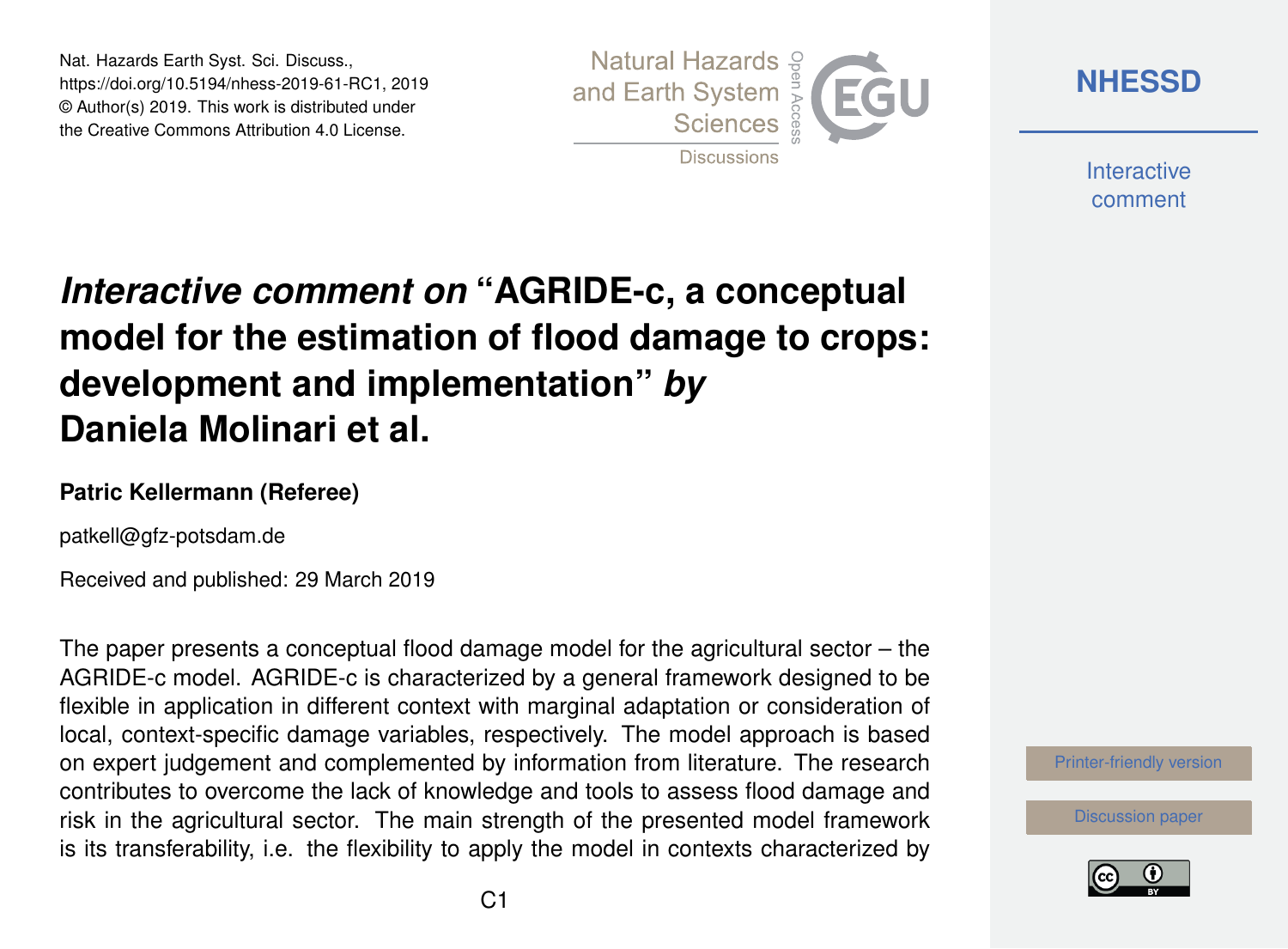different crop calendars and/or climate conditions.

After introducing the research need, the state-of-the-art of flood damage modeling in the agricultural sector is summarized. Subsequently, the AGRIDE-c model framework is described and applied in a case study in the Po River Plain. Finally, experiences from the case study are discussed and conclusions are drawn.

The paper follows a logical structure. The significant relevance of the research is substantiated by the authors in a reasonable and transparent manner. The used data and methods are sufficiently described. The authors give an adequate overview of existing literature and list the references appropriately. I recommend publishing the paper after minor revisions by the authors. In this respect, please consider the following comments:

#### General comments

- Please briefly discuss and justify the consideration of the element "damage to soil" in the model framework against the background that no approach to estimate this damage type as yet exists. From a theoretical point of view the implementation of this damage type is fully comprehensible and reasonable as 1) it ensures a comprehensive view of potential consequences of flooding in the agricultural sector, and 2) damage to soil can significantly contribute to overall flood damage in this sector. However, from a practitioner's perspective, the fact that the consideration of damage to soil is suggested on the one hand, but no concrete approach for such an estimation is provided (since not existent) on the other hand, can cause ambiguities. Further, a consideration of damage to soil in the model application using rough assumptions and proxies for this variable could introduce noise to the overall loss estimation rather than valuable information.

- The AGRIDE-c spreadsheet plays a central role in the model concept. It is currently provided to the reader via a hyperlink to a project website in Italian language. Due to language constraints of non-Italian-speakers as well as potential expiry of the hyperlink I suggest to additionally provide the spreadsheet in the supplement of this paper, if technical requirements of NHESS can be met or bypassed (Excel sheets cannot be **[NHESSD](https://www.nat-hazards-earth-syst-sci-discuss.net/)**

**Interactive** comment

[Printer-friendly version](https://www.nat-hazards-earth-syst-sci-discuss.net/nhess-2019-61/nhess-2019-61-RC1-print.pdf)

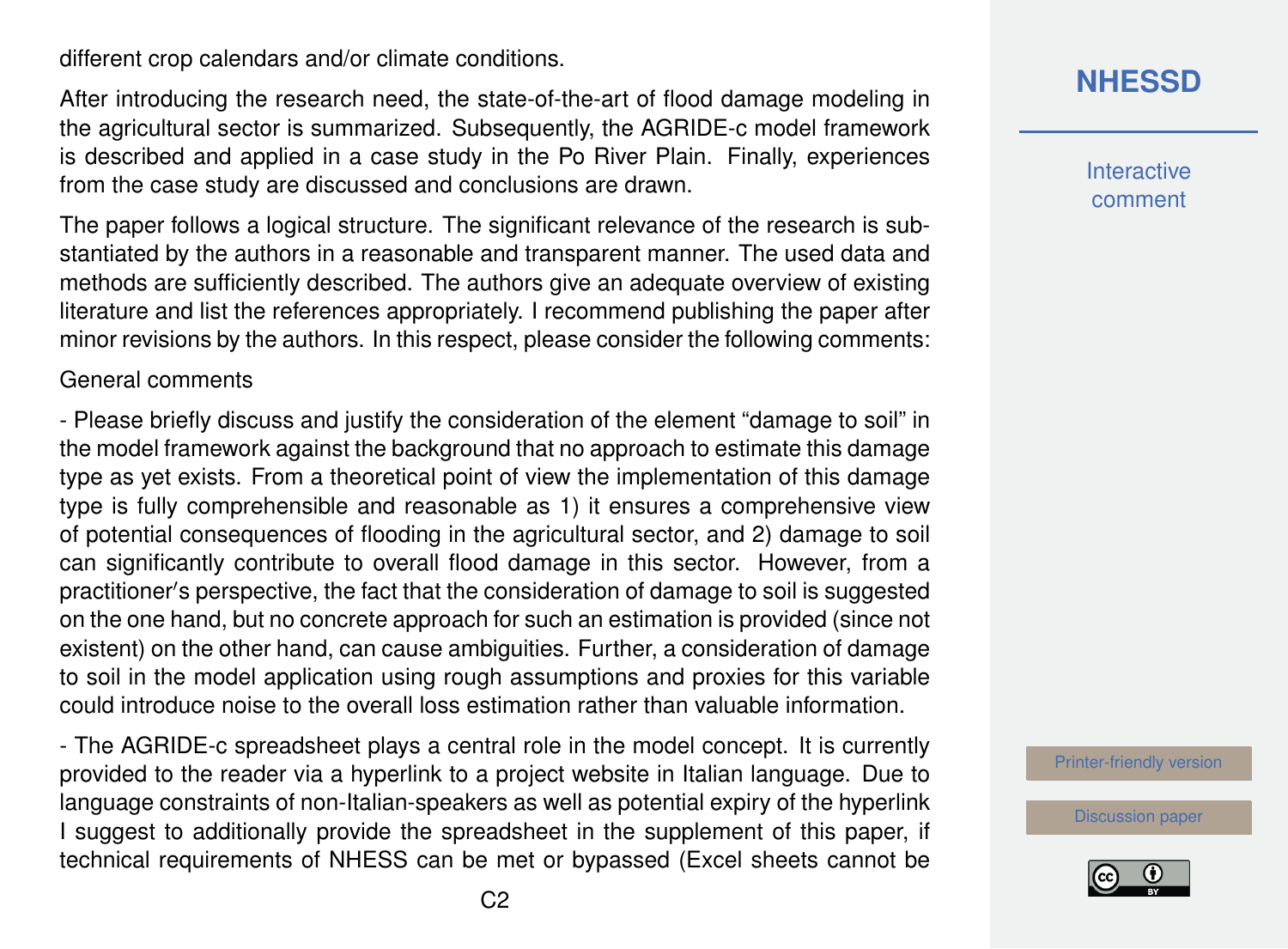and organic matter in the course of flooding. These river sediments replenish carbon

and nutrients in topsoil and, hence, can make agricultural lands more fertile. I suggest to briefly discuss this aspect in the paper. An adaptation of Figure 2, where the box "damage to soil" currently states only the negative effect of flooding, could also be considered.

Technical corrections

Page 12, l. 16, w. 11: Grammar issue. "nor" should be replaced by "neither".

uploaded to NHESS supplements). This would ensure unlimited availability and better

#### Specific comments

access of the spreadsheet.

Page 2, l. 6-8: The given characteristics of limited model transferability and applicability are not exclusive for agricultural sector, but rather represent general difficulties in flood damage modeling, i.e. often also apply to models for e.g. the residential or the commercial sector. I suggest to rephrase the sentence to avoid the impression that these aspects are exclusive problems of agricultural models.

Page 2, l. 23: "The paper is organized in four parts" is a bit confusing. To match this number, the exclusion of the sections "introduction" and "conclusion" is required. Moreover, in the subsequent sentences you list five different sections. Please rephrase the sentence towards a more unambiguous statement. For example, "the paper is organized as follows".

Page 3, I. 1: "The main available damage models [...]". This statement is unclear to me. Do you mean "prominent examples of damage models"? Please clarify.

Page 9, l. 27-30: Although in a European context floods usually have a negative effect on soils, the studies of e.g. Hein et al. (2003) and Tockner et al. (1999) show that such events can also have clearly positive effects, namely in the form of an increase of soil fertility. The fertility increase is explained by a (re-)distribution of river sediments **[NHESSD](https://www.nat-hazards-earth-syst-sci-discuss.net/)**

**Interactive** comment

[Printer-friendly version](https://www.nat-hazards-earth-syst-sci-discuss.net/nhess-2019-61/nhess-2019-61-RC1-print.pdf)